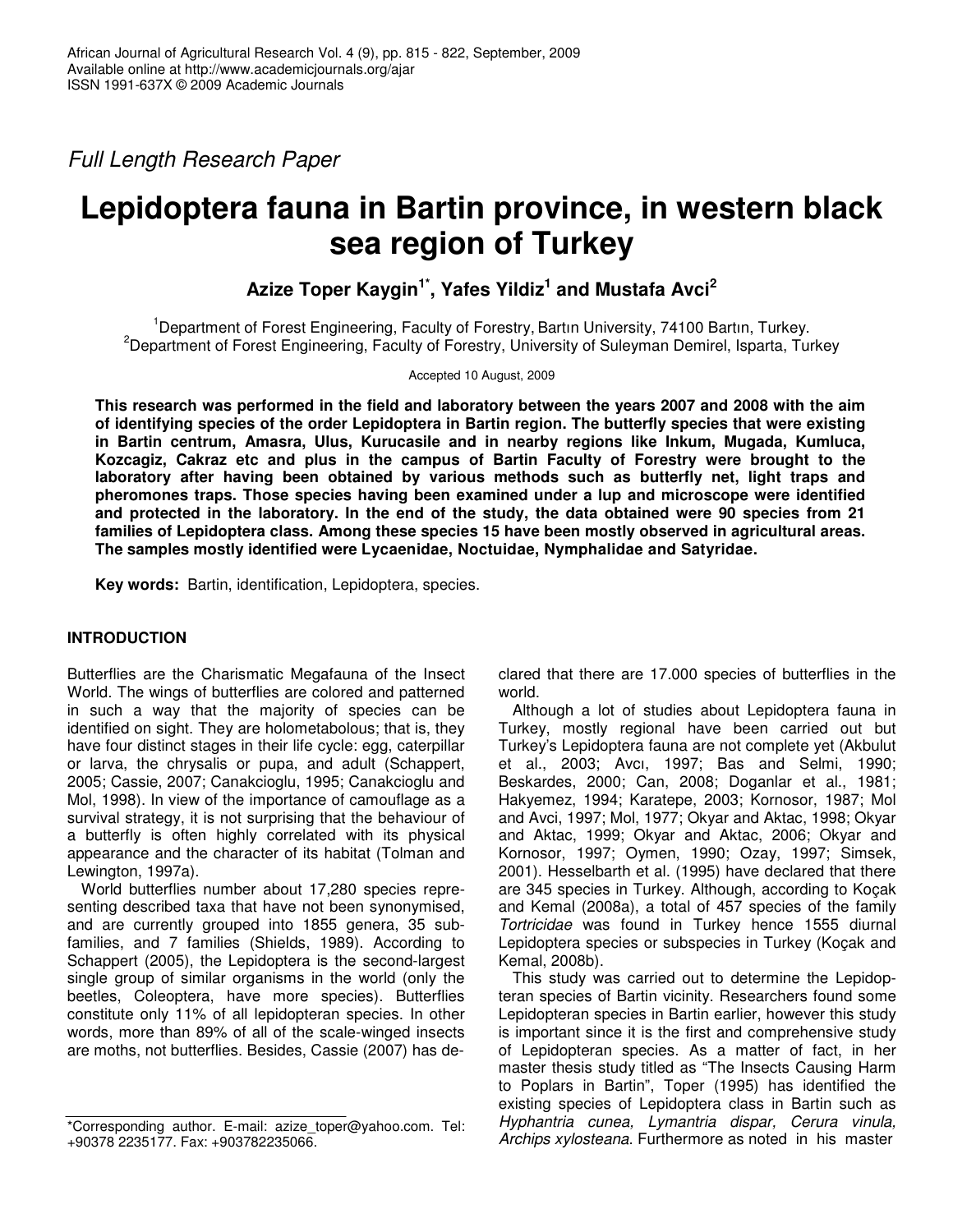thesis study titled "The Insects Causing Harm to  $+$ Saplings and Indoor Plants in Bartin", Sonmezyildiz (2006) has found 4 species (*Libythea celtis* (in Devrek)*, Saturnia pavonia, Lymantria dispar, Thaumetopoea pityocampa*). *Thaumetopoea pityocampa* and *L. dispar* have been regarded as the most important forest flora harming species. The damage caused by *T. pityocampa* has been greatly observed and tried to be controlled every year in Bartin. As being a polyphagy (feeding on many types of plants), *L. dispar* has caused harm mostly to the oaks and willows. Other species have been regarded as the leaf harming ones. *L. celtis* has not been added to the butterfly fauna in Bartin as it has existed in Devrek region. In his master thesis study titled "The Insects Damaging on Elm Trees, Alders, Maples and Willows in Bartin", Arslan (1998) has mentioned that there were *A. xylosteana* (L.), *Acronicta aceris* (L.), *Dasychira pudipunda* (L.), *Erannis defoliaria* (Clerck), *Cossus cossus* (L.), yet the information about thier biology or which plants those butterfly species chose for nourishment have not been expained. Ozkazanc (1998) has noted in his master thesis study titled "The Harmful Insects on Oaks, Beeches and Hornbeams in Forests in Bartin Province" that *A. xylosteana* (L.), *Tortrix viridana* (L.), *H. cunea* (Drury), and *L. dispar* (L.) caused damage to the leaves of oak trees in Bartin.

## **MATERIALS**

The main material of this study has been the species of Lepidoptera existing in Bartin province. Thus, Lepidoptera samples have been obtained from different habitations and regions. Other materials have been that of various researches formerly done, thesis studies, national and foreign publications. So, information and data obtained in the end of the study have been about the extensional factor of the species identified nationwide and worldwide, the types and forms of their harms, visitors, definitions and their biology. These data gained has been used for conducting the area and laboratory studies during which the butterfly net, light traps and pheromones traps, ethyl acetate, various jars used for obtaining adults from larva, GPS receiver, insect pins, forceps, spreading board, photo camera (Samsung Pro-815) and stereomicroscope have been used as the laboratory materials.

#### **METHODS**

The samples have been collected from Bartin Centrum, Amasra, Ulus, Kurucasile, in nearby regions like Inkum, Mugada, Kumluca, Kozcagiz, Cakraz etc. and plus, in the campus of Bartin Faculty of Forestry (Figure 1, Table 1). For the identification of samples obtained, Baytas (2007), Cassie (2007), Hesselbarth et al. (1995), Hofmann and Marktanner (1995), Tolman and Lewington (1997b) have been preferred. The research has been carried out as field and laboratory studies.

#### **Field researches**

In order to collect the butterfly species, the agricultural areas, ranges in forests, roads, interior parts of valleys and prairies were scanned (Figure 2).

The nets were used to catch the butterflies that are active during

|            |  | <b>Table 1.</b> Geographic Locality Coordinates of Collected |  |
|------------|--|--------------------------------------------------------------|--|
| Specimens. |  |                                                              |  |

| Locality                                 | <b>Locality Coordinates</b> |                         |  |  |
|------------------------------------------|-----------------------------|-------------------------|--|--|
|                                          | North (N)                   | South (E)               |  |  |
| Bartin central                           | 41 37' 25"                  | 32 19' 08"              |  |  |
| <b>Bartin forestry</b><br>faculty campus | 41 36' 02"                  | 32 <sup>°</sup> 20' 47" |  |  |
| Kurucasile                               | 41 50' 25"                  | 32 <sup>°</sup> 42' 52" |  |  |
| Amasra                                   | 41 <sup>°</sup> 44' 04"     | 32 <sup>°</sup> 23' 18" |  |  |
| Ulus                                     | 41 <sup>°</sup> 34' 46"     | 32 <sup>°</sup> 38' 17" |  |  |
| Apdipasa                                 | 41 30' 56"                  | 32 <sup>°</sup> 33' 22" |  |  |
| Kumluca                                  | 41 <sup>°</sup> 26' 56"     | 32 <sup>°</sup> 27' 34" |  |  |
| Kozcagiz                                 | 41 28' 03"                  | $32^{°}$ 21' 08"        |  |  |

daytime. The collection and preparation technique was based on Canakcioglu (1993). The butterflies caught were killed as soon as they were collected so that they would not get any harm and their scales would not decompose. With the blotter immersed into ethyl acetate, the butterflies were put into the tightly closed jars. The info about the species, their location and date was recorded in the field notebook. The nocturnal species were collected by light traps. In order to investigate the existence of some species, the pheromones traps were placed in the appropriate areas.

#### **Laboratory studies**

The larva samples taken to the laboratory were put into nutrition jars with the aim of obtaining adults. During nutrition operation, the old leaves left overs were replaced by the fresh leaves in a day or two days time period so as to prevent molding, thus, any potential harm for the larva. Infomation about their biological stages was noted. The wings of butterflies look better and easier to identify when spread, this was done with a spreading board. The date and location of species was noted when placed on the spreading boards. Before the identification process, samples were snaped with Samsung Pro-815. They were placed into collection boxes after their identification in order to protect them from the mold fungus and harmful insects, the naphthalene coated tablets wrapped in papers were also put into those boxes.

## **RESULTS**

At the end of the study, the data obtained were 90 species from 21 families of Lepidoptera. The samples mostly identified have been Lycaenidae, Noctuidae, Nymphalidae and Satyridae. The species number and ratio of the families are given in Table 2 while the species identified in Bartin region, the dates and locations are presented in Table 3.

## **The Systematic List of Species**

The systematic list of species has been formed according to Forster and Wohlfahrt (1955).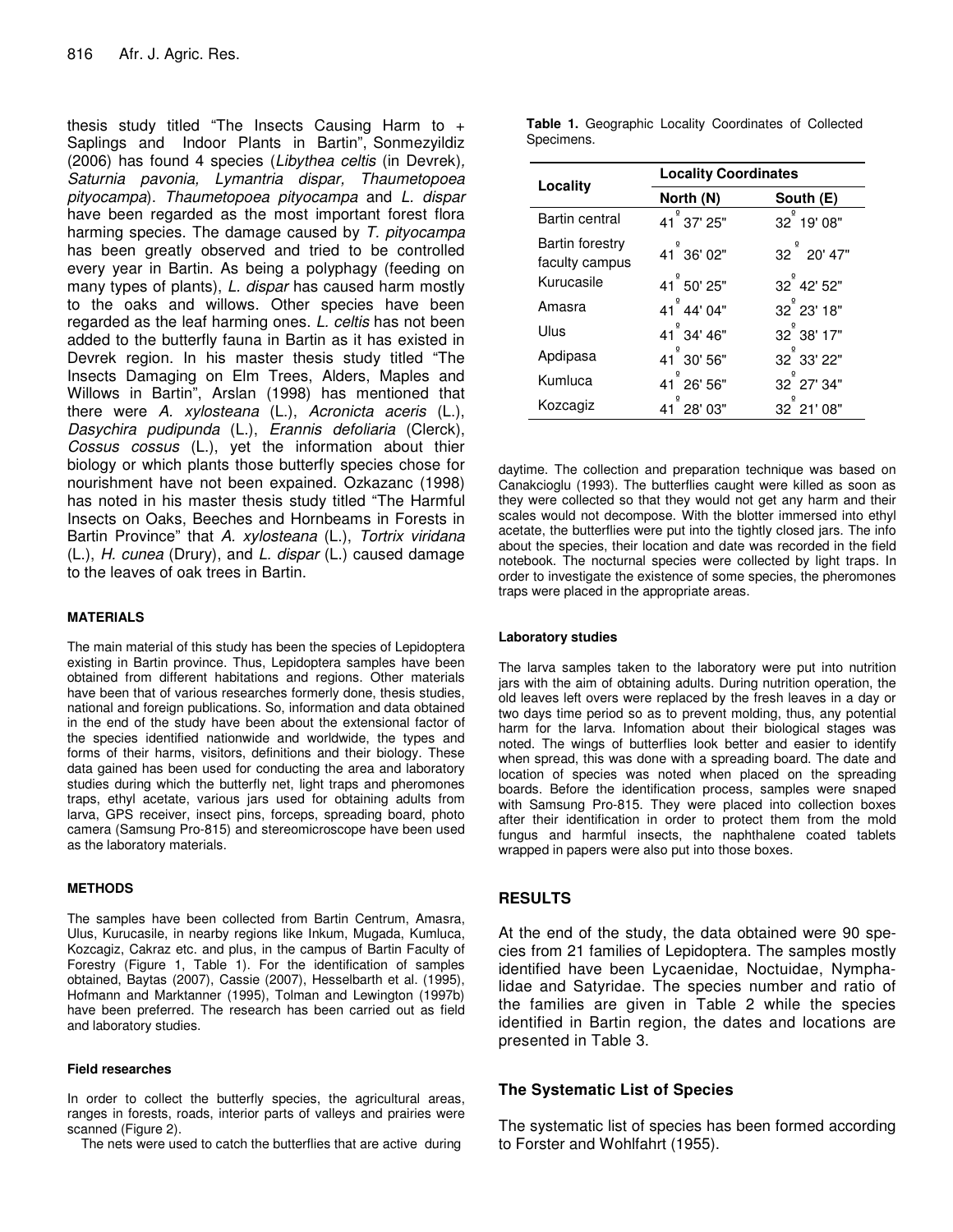

**Figure 1.** The map of Bartin and the particular regions samples obtained.



**Figure 2.** An example from the study areas; Uluyayla.

| Order LEPIDOPTERA                        |  |
|------------------------------------------|--|
| Suborder RHOPALOCERA                     |  |
| Superfamily HESPERIOIDEA Latreille, 1809 |  |
| Family HESPERIIDAE Latreille, 1809       |  |
| Subfamily Hesperiinae Latreille, 1809    |  |
| Thymelicus sylvestris (Poda, 1761)       |  |
| Ochlodes venatus (Bremer and Grey, 1853) |  |
| Thymelicus acteon (Rottemburg, 1775)     |  |

| Family          | <b>Number of species</b> | Rate (%) |  |
|-----------------|--------------------------|----------|--|
| Hesperiidae     | 5                        | 5.6      |  |
| Papilionidae    | $\mathbf{2}$             | 2.2      |  |
| Pieridae        | 7                        | 7.8      |  |
| Lycaenidae      | 13                       | 14.5     |  |
| Nymphalidae     | 9                        | 10       |  |
| Satyridae       | 9                        | 10       |  |
| Zygaenidae      | 1                        | 1.1      |  |
| Cossidae        | 1                        | 1.1      |  |
| Pyralidae       | 7                        | 7.8      |  |
| Lasiocampidae   | 1                        | 1.1      |  |
| Saturniidae     | 2                        | 2.2      |  |
| Geometridae     | 7                        | 7.8      |  |
| Thaumetopoeidae | 1                        | 1.1      |  |
| Notodontidae    | 1                        | 1.1      |  |
| Arctiidae       | 6                        | 6.7      |  |
| Noctuidae       | 10                       | 11.1     |  |
| Sphingidae      | 3                        | 3.3      |  |
| Nolidae         | 1                        | 1.1      |  |
| Pterophoridae   | 2                        | 2.2      |  |
| Lemoniidae      | 1                        | 1.1      |  |
| Tortricidae     | 1                        | 1.1      |  |
| Total           | 90                       | 100      |  |

**Table 2.** Number of Species and Rates of Families in Bartin Province.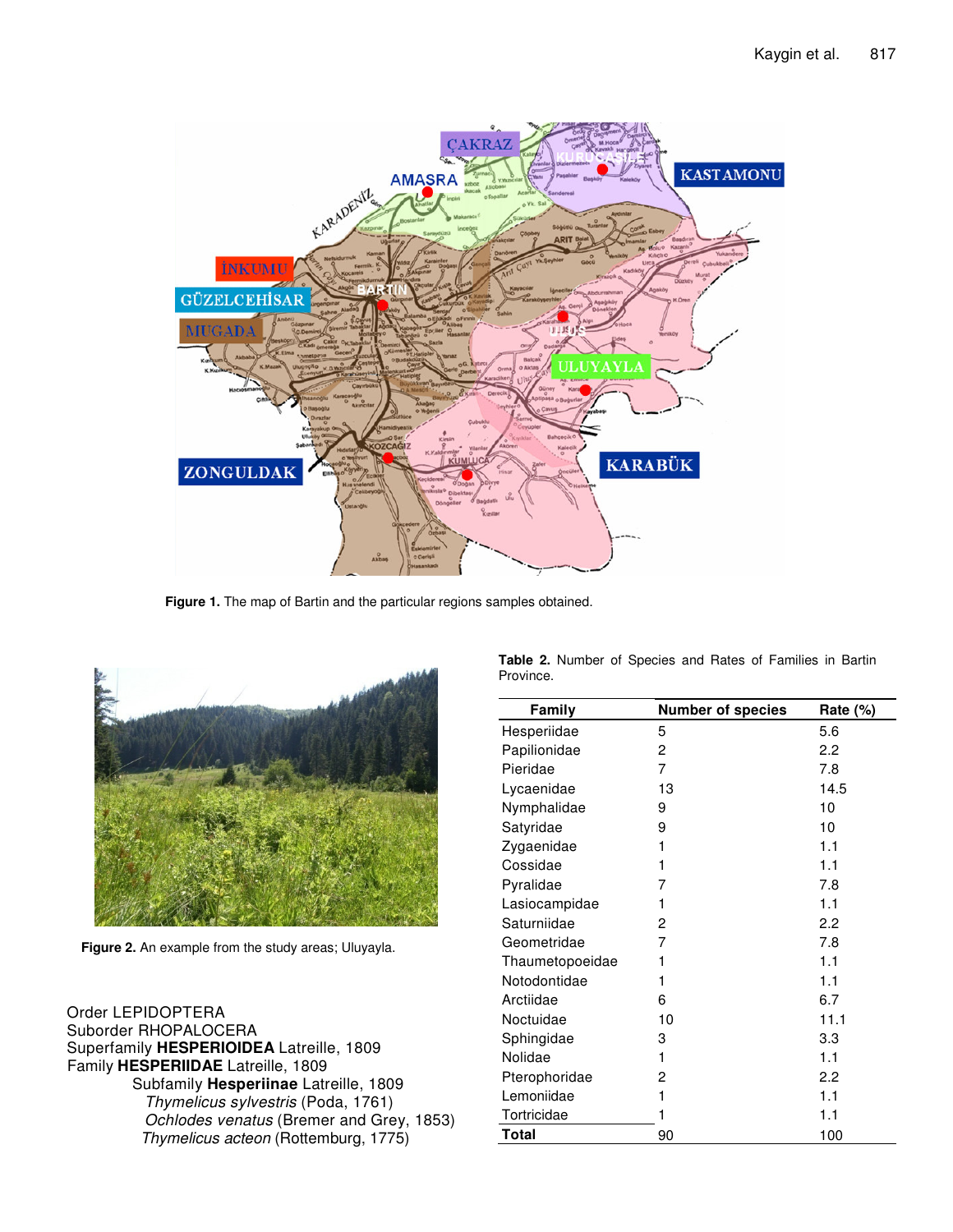**Species Date and location** *Thymelicus sylvestris* 22.05.2007 Karakoy and 23.05.2007 BFF Campus; 23.06.2008 Vicinity of Imamhatip High School (adult) *Ochlodes venatus* 03.07.2007 and 04.07.2007, Uluyayla; 24.06.2008 Amasra (adult) *Thymelicus acteon* 19.07.2008, Uluyayla (adult) *Pyrgus melotis* 14.07.2007, BFF Campus; 21.07.2007 Catmaca (adult) *Carcharodus alceae* 15.05.2007'de Karakoy; 04.08.2007, Kasapoglu village (adult) *Iphiclides podalirius* 24.05.2007, Agdaci 15.06.2007 and 12.07.2007, BFF Campus, Uluyayla, 02.07.2008 Karakoy; 19.07.2008 Uluyayla (adult) *Zerynthia cerisy* 19.04.2008 and 12.06.2008, Apdipasa (adult) *Leptidea sinapis* 10.05.2007, Karakoy- Burial Place; 24.06.2007 Amasra; 20.04.2008 BFF Campus (adult) *Colias crocea* 16.05.2007 and 28.05.2007, BFF Campus, 05.06.2007 Agdaci, 23.06.2008, Vicinity of Imamhatip High School and Amasra; 25.06.2008, Kurucasile (adult) *Gonepteryx rhamni* 03.07.2007, Uluyayla; 20.06.2008, Imamhatip (adult) *Pieris brassicae* 28.04.2007, 08.06.2007, 14.06.2007, 17.07.2007, 20.09.2007, 05.10.2007, 20.04.2008, BFF Campus, 07.05.2007 Apdipasa, 23.06.2008 Amasra, 02.07.2008 Karakoy, 25.06.2008 Kurucasile (adult) *Pieris napi* 15.05.2007, 16.05.2007 and 20.04.2008 BFF Campus; 08.06.2007 Catmaca (adult) *Pontia edusa* 24.06.2007, Amasra; 15.05.2007, Catmaca (adult) *Anthocharis cardamines* 19.04.2008, Apdipasa (adult) *Satyrium* sp 24.08.2007, Kurucasile (adult) *Lycaena dispar* 14.07.2007, Amasra yolu (adult) *Lycaena phlaeas* 11.05.2007, Agdaci; 16.05.2007, Karakoy; 01.11.2007, Dallica; 20.04.2008 BFF Campus; 24.06.2008 Amasra (adult) *Lycaena thersoman* 24.08.2007, Kozcagiz (adult) *Leptotes pirithous* 26.06.2007, Kurucasile (adult) *Cupido alcates* 12.05.2007, BFF Campus (adult) *Chilades trochylus* 01.11.2007, Dallica village (adult) *Plebejus agestis* 11.07.2007, BFF Campus (adult) *Plebejus argus* 12.05.2007, BFF Campus (adult) *Polyommatus thersites* 15.05.2007, Kozcagiz (adult) *Polyommatus icarus* 11.05.2007, Agdaci; 13.05.2007 and 17.05.2007, BFF Campus; 13.06.2007, Catmaca; 24.06.2008 Amasra; 01.07.2008, Kasapoglu village (adult) *Lampides boeticus* 18.07.2008, Uluyayla (adult) *Plebejus pylaon* 10.07.2007, BFF Campus (adult) *Chazara persephone* 03.07.2007, Uluyayla (adult) *Pararge aegeria* 24.06.2007, Amasra; 04.07.2007; Uluyayla (adult) *Coenonympha pamphilus* 08.05.2007, BFF Campus; 11.05.2007, BFF Campus and Agdaci; 17.05.2007, 13.06.2007, 20.04.2008, 29.04.2008 and 05.05.2008 BFF Campus (adult) *Coenonympha arcania* 04.07.2007, Uluyayla (adult) *Maniola jurtina* 07.09.2007 and 03.06.2008 BFF Campus; 05.06.2007, Agdaci; 02.07.2008 Karakoy; 23.06.2008 Balamba; 24.06.2008 Amasra (adult) *Melanargia galathea* 10.05.2007, Karakoy (Burial Place); 13.06.2007, Agdaci; 24.06.2007, Amasra; 23.06.2008, Vicinity of Imamhatip High School and Balamba (adult) *Brintesia circe* 12.07.2007 and 19.07.2008, Uluyayla (adult) *Lasiommata megera* 24.06.2008 Amasra; 25.06.2008, Kurucasile (adult) *Pyronia tithonus* 22.07.2008 Esenyurt and Siremircavus (adult) *Argynnis aglaja* 06.06.2007, Apdipasa (adult) *Argynnis pandora* 01.08.2007, Epciler village; 06.09.2007, Karakisla-Ovacuma (adult) *Issoria lathonia* 05.06.2007, Agdacı village; 14.06.2007, BFF Campus ; 04.07.2007, Uluyayla (adult), 23.06.2008 Imamhatip vicinity; 25.06.2008 Kurucasile; 02.07.2008 Karakoy (adult) *Vanessa atalanta* 08.06.2007, BFF Campus ; 12.06.2007, Agdacı village; 01.11.2007, Dallıca village (adult) *Vanessa cardui* 13.05.2007, BFF Campus ; 04.07.2007 Uluyayla (adult) *Melitaea didyma* 08.06.2007, BFF Campus ; 09.06.2007, Catmaca; 26.06.2007, Kurucasile; 10.08.2007, Agdacı village; 24.06.2008 Amasra (adult) *Melitaea cinxia* 10.05.2007, Ovacuma (adult) *Melitaea athalia* 04.07.2007, Uluyayla (adult) *Nymphalis polychloros* 23.05.2007, Agdacı village (larva)

**Table 3.** Identification species and Localities in Bartin Province.

*Zygaena filipendulae* 01.08.2007, Bartın Forest Enterprise park (adult)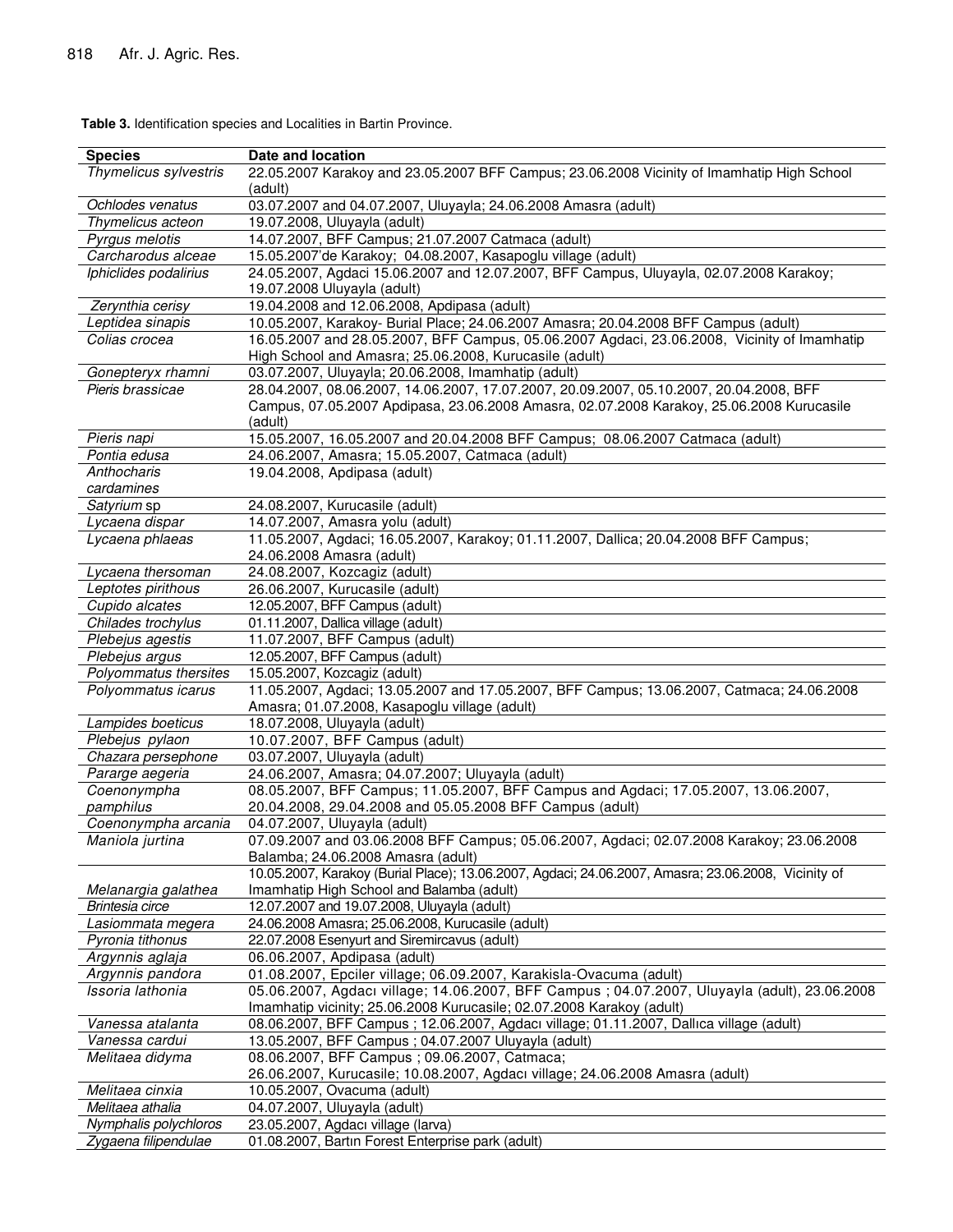**Table 3.** Contd.

| Zeuzera pyrina            | 01.07.2008, Kaynarca (adult)                                                   |
|---------------------------|--------------------------------------------------------------------------------|
| Tortrix viridana          | 22.07.2008, İhsanoglu (adult)                                                  |
| Chrysocrambus craterellus | 23.06.2007, Catmaca (adult)                                                    |
| Synaphe sp.               | 23.09.2007, Bartin Credit And Housing Agency Park (adult)                      |
| Uresiphita polygonalis    | 12.07.2007, BFF Campus (adult)                                                 |
| Endotricha flamealis      | 30.06.2007, BFF Campus (adult)                                                 |
| Hypsopygia costalis       | 03.08.2007, Catmaca (adult)                                                    |
| Pyrausta purpuralis       | 23.09.2007, Bartin Credit And Housing Agency Park (adult)                      |
| Plodia interpunctella     | 05.06.2007, Catmaca (adult)                                                    |
| Lasiocampa quercus        | 01.08.2007, Bartın Orman İşletme Müdürlüğü (adult)                             |
| Saturnia pavonia          | 05.04.2007 Kozcagiz (adult)                                                    |
| Saturnia pyri             | 30.05.2007, Amasra (adult)                                                     |
| Scopula imitaria          | 12.06.2007, Catmaca (adult)                                                    |
| Scopula rubiginata        | 17.06.2007, Ağdacı village (adult)                                             |
| Ematurga atomaria         | 06.08. 2007, Catmaca; 23.08.2007, Kutlubey village (adult)                     |
| Aspitates ochrearia       | 10.04.2007, BFF Campus ; 07.05.2007, Apdipaşa yolu (adult)                     |
| Fritzwagneria waltheri    | 10.06.2008, Ağdacı village (adult)                                             |
| Idaea degeneraria         | 10.06.2007, Bartin Credit And Housing Agency Park (adult)                      |
| Proteuchloris neriaria    | 01.06.2007, Bartin Credit And Housing Agency Park (adult)                      |
| Agrius convolvuli         | 08.09.2007, Ağdacı village (adult)                                             |
| Laothoe populi            | 30.05.2007 ve 01.06.2007, Bartin Credit And Housing Agency Park (adult)        |
| Macroglossum stellatarum  | 06.08.2007, Amasra; 05.07.2008, Uluyayla (adult)                               |
| Thaumetopoea pityocampa   | 05.04 2007, Kumluca; 26.11.2007, Yıldız village; 04.04.2008 Kurucasile (larva) |
| Arctia villica            | 30.05.2007, Kozcagiz; 06.08.2007, BFF Campus (adult)                           |
| Hyphoraia aulica          | 08.05.2007, Uluyayla (larva)                                                   |
| Spiris striata            | 19.08.2007 ve 03.06.2008, BFF Campus (adult)                                   |
| Phragmatobia placida      | 11.05.2007, Bartin-Centrum Kirtepe (adult)                                     |
| Dysgonia algira           | 03.08.2007, Catmaca; 09.09.2007, BFF Campus (adult)                            |
| Catocala elocata          | 11.09.2007 and 20.09.2008 BFF Campus (adult)                                   |
| Mythimna vitellina        | 30.05.2007, Bartin Credit And Housing Agency Park (adult)                      |
| Hedana rivularis          | 01.06.2007, Bartin Credit And Housing Agency Park (adult)                      |
| Mormo maura               | 06.08.2007, BFF Campus (adult)                                                 |
| Noctua pronuba            | 06.08.2007, Agdaci (adult)                                                     |
| Tyta luctuosa             | 15.05.2007, Karakoy; 20.04.2008 and 05.05.2008, BFF (adult)                    |
| Helicoverpa armigera      | 13.08.2008, BFF Campus (adult)                                                 |
| Phalera bucephala         | 06.08.2007, Bartin Credit And Housing Agency Park (adult)                      |
| Nycteola asiatica         | 24.05.2007, Vicinity of industrial zon (Larva)                                 |
| Pterophorus pentadactyla  | 18.06.2007 and 20.04.2008, BFF Campus (adult)                                  |
| Stenoptilia zophodactylus | 14.11.2007, BFF Campus (adult)                                                 |
| Lemonia balcanica         | 06.11.2007, BFF Campus (adult)                                                 |

Subfamily **Pyrginae** Burmeister, 1878 *Pyrgus melotis* [Duponchel, (1834)] *Carcharodus alceae* [Esper, (1780)) Superfamily **PAPILIONOIDEA** Latreille, (1802) Family **PAPILIONIDAE** Latreille, (1802] Subfamily **Papilioninae** Latreille, (1802) *Iphiclides podalirius* (Linnaeus, 1758) *Zerynthia cerisy* [God, (1824)] Family **PIERIDAE** Duponchel, (1835)

Subfamily **Dismorphiinae** Schatz, 1887 *Leptidea sinapis* (Linnaeus, 1758) Subfamily **Coliadinae** Swainson, 1827 *Colias crocea* (Fourcroy, 1785) *Gonepteryx rhamni* (Linnaeus, 1758) Subfamily **Pierinae** Duponchel, [1835] *Pieris brassicae* (Linnaeus, 1758) *Pieris napi* (Linnaeus, 1758) *Pontia edusa* (Fabricius, 1777)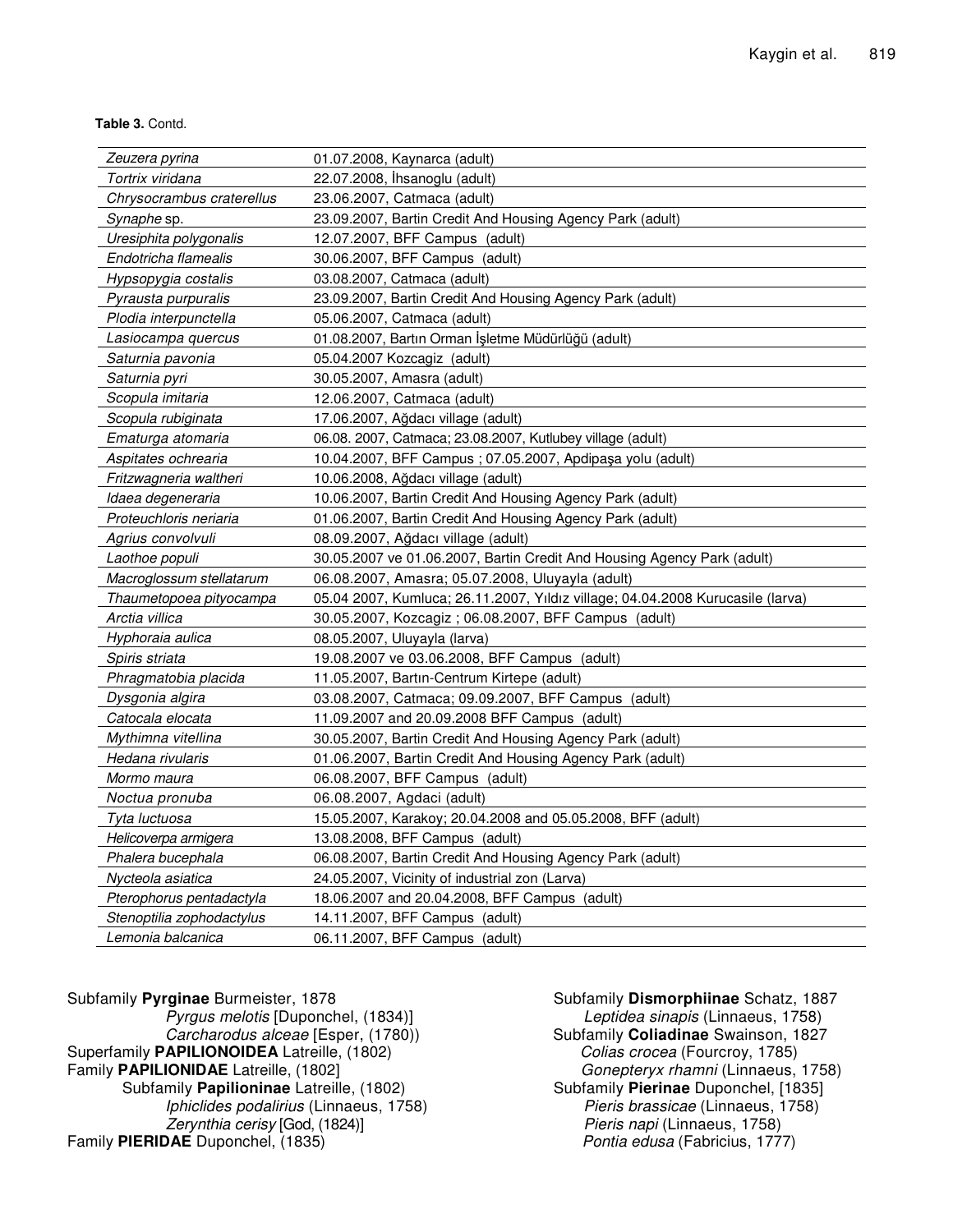*Anthocharis cardamines* (Linnaeus, 1758) Family **LYCAENIDAE** Stephens, 1829 Subfamily **Theclinae** Swainson, 1831 *Satyrium* sp*.* [Esper, (1779)] Subfamily **Lycaeninae** [Leach], [1815] *Lycaena dispar* (Linnaeus, 1758) *Lycaena phlaeas* (Linnaeus, 1761) *Lycaena thersamon* [Esper, (1784)) Subfamily **Polyommatinae** Swainson, 1827 *Leptotes pirithous* (Linnaeus, 1767) *Cupido (Everes) alcates* (Pallas, 1771) *Chilades trochylus* Freyer,[1843] *Plebejus (Aricia) agestis* (Denis Schiffermüller, 1775) *Plebejus argus* (Linnaeus, 1758) *Polyommatus thersites* (Cantener, [1835]) *Polyommatus icarus* (Rottemburg, 1775) *Lampides boeticus* (Linnaeus, 1767) *Plebejus (Plebijides) pylaon* (Fischer von Waldheim, 1832) Family **SATYRIDAE** Boisduval, 1833 Subfamily **Satyrinae** Boisduval, 1833 *Chazara persephone* (Hübner, [1805]) *Pararge aegeria* (Linnaeus, 1758) *Coenonympha pamphilus* (Linnaeus, 1758) *Coenonympha arcania* (Linnaeus, 1761) *Maniola jurtina* (Linnaeus, 1758) *Melanargia galathea* (Linnaeus, 1758) *Brintesia circe* (Fabricius, 1775) *Lasiommata megera* (Linnaeus, 1767) *Pyronia tithonus* (Linnaeus, 1771) Family **NYMPHALIDAE** Swainson, 1827 Subfamily **Heliconiinae** Swainson, 1827 *Argynnis aglaja* (Linnaeus, 1758) *Argynnis pandora* ([Denis&Schiffermüller], 1775) *Issoria lathonia* (Linnaeus, 1758) Subfamily **Nymphalinae** Swainson, 1827 *Vanessa atalanta* (Linnaeus, 1758) *Vanessa cardui* (Linnaeus, 1758) *Melitaea didyma* (Esper, 1779) *Melitaea cinxia* (Linnaeus, 1758) *Melitaea athalia* (Rottemburg, 1775) *Nymphalis polychloros* (Linnaeus, 1758) Suborder **HETEROCERA** Superfamily **ZYGAENOIDEA** Latreille, 1809 Family **ZYGAENIDAE** Latreille, 1809 Subfamily **Zygaeninae** Latreille, 1809 *Zyggena filipendulae* (Linnaeus, 1758) Superfamily **COSSOIDEA** Leach, [1815] Family **COSSIDAE** Leach, [1815] Subfamily **ZEUZERINAE** Boisduval, 1828 *Zeuzera pyrina* (Linnaeus, 1761) Superfamily **TORTRICOIDAE** Latreille, 1803 Family **TORTRICIDAE** Latreille, 1803 Subfamily **TORTRICINAE** *Tortrix viridana* (Linnaeus, 1758)

Superfamily **PYRALOIDEA** Latreille, 1809 Family **PYRALIDAE** Latreille, 1809 Subfamily **Crambinae** Latreille, 1809 *Chrysocrambus craterellus* (Scopoli, 1763) *Endotricha flammealis* (Denis and Schiffermüller, 1775) *Hypsopygia costalis* (Fabricius, 1775) *Synaphe* sp. *Uresiphita polygonalis* (Denis and Schiffermüller, 1775) Subfamily **Pyraustinae** Meyrick, 1890 *Pyrausta purpuralis* (Linnaeus, 1758) Subfamily **Phycitinae** Zeller, 1839 *Plodia interpunctella* (Hübner, 1813) Superfamily **BOMBYCOIDEA** Latreille, [1803] Family **LASIOCAMPIDAE** Harris, 1841 Subfamily **Lasiocampinae** Aurivillius, 1927 *Lasiocampa quercus* (Denis & Schiffermüller, 1775) Family **SATURNIIDAE** Boisduval, 1837 Subfamily **Saturniinae** Boisduval, 1837 *Saturnia pavonia* (Linnaeus, 1758) *Saturnia pyri* (Denis and Schiffermüller, 1775) Superfamily **GEOMETROIDEA** Leach, [1815] Family **GEOMETRIDAE** Leach, [1815] Subfamily **Geometrinae** *Proteuchloris neriaria* (Herrich-Schaffer, [1852]) Subfamily **Scopulinae** Duponchel, [1845] *Scopula imitaria* (Hübner, 1799) *Idaea degeneraria* (Hübner, 1799) *Scopula rubiginata* (Hufnagel, 1767) Subfamily **Ennominae (**Duponchel, 1845) *Ematurga atomaria* (Linnaeus, 1758) *Aspilates ochrearia* (Rossi, 1794) *Fritzwagneria waltheri* Wagner, 1919 Superfamily **SPHINGOIDEA** Latreille, [1802] Family **SPHINGIDAE** Latreille, [1802] Subfamily **Sphinginae** Latreille, [1802] *Agrius convolvuli* (Linnaeus, 1758) *Laothoe populi* (Linnaeus, 1758) Subfamily **Macroglossinae** Harris, 1839 *Macroglossum stellatarum* (Linnaeus, 1758) Superfamily **NOCTUOIDEA** Latreille, 1809 Family **THAUMETOPOEIDAE** Stephens, 1920 *Thaumetopoea pityocampa* (Denis and Schiffermüller, 1775) Family **ARCTIIDAE** Leach, [1815] Subfamily **Lithosiinae** Bilberg, 1820 *Arctia villica* (Linnaeus, 1758) *Hyphoraia aulica* (Linnaeus, 1758) Subfamily **Arctiinae** Leach, 1815) *Spiris striata* (Linnaeus, 1758) *Phragmatobia placida* (Frivaldszky, 1835) *Eilema caniola* (Hübner, 1808) *Tyria jacobaeae* (Linnaeus, 1758) Family **NOCTUIDAE (**Latreille, 1809) Subfamily **Acontiinae (**Boisduval, 1840)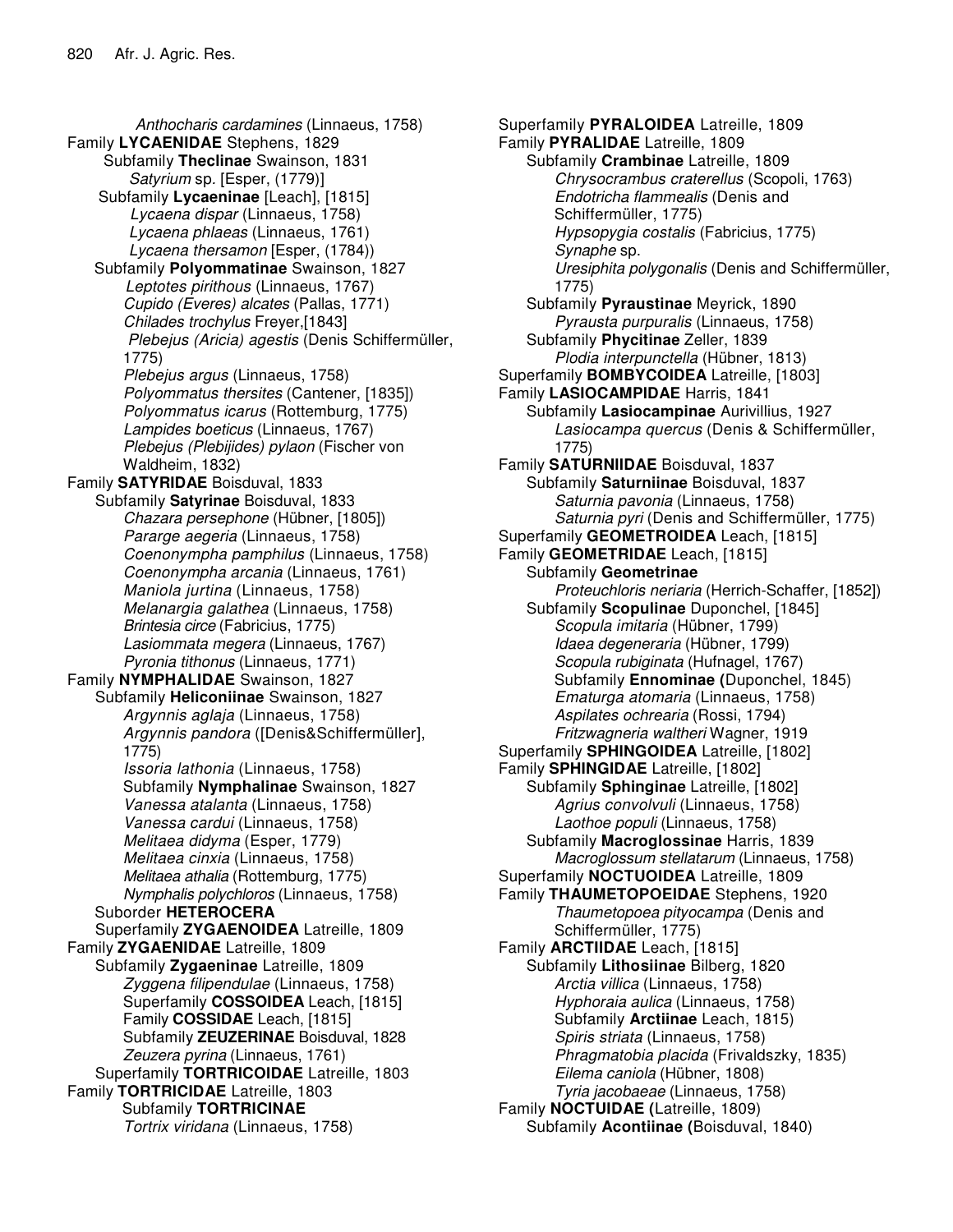*Emmelia trabealis* (Scopoli, 1763) Subfamily **Plusiinae** Boisduval, 1828 *Autographa gamma* (Linnaeus, 1758) Subfamily **Catocalinae** Boisduval, 1828 *Dysgonia algira* (Linnaeus, 1758) *Catocala elocata* (Esper, 1787) Subfamily **Hadeninae** Guneè, 1838 *Mythimna vitellina* (Hübner, [1808]) *Hadena rivularis* Fabricius, 1775 Subfamily **Noctuinae** Latreille, 1809 *Noctua pronuba* (Linnaeus, 1758) *Mormo maura* (Linnaeus, 1758) Subfamily **Ophiderinae** Guenee, 1852 *Tyta luctuosa* (Denis & Schiffermüller, 1775) Subfamily **Heliothinae** *Helicoverpa armigera* (Hübner, 1805) Family **NOTODONTIDAE** Subfamily **Phalerinae** *Phalera bucephala* (Linnaeus, 1758) Family **NOLIDAE** *Nycteola asiatica* (Krulikovsky, 1904) Family **PTEROPHORIDAE** Subfamily **Pterophorinae** (Zeller, 1841) *Pterophorus pentadactyla* (Linnaeus, 1758) *Stenoptilia zophodactylus* (Duponchel, 1840) Family **LEMONIIDAE** Subfamily **Lemoniinae (**Neumoegen and Dyar, 1894) *Lemonia balcanica* Herrich-Schaffer, 1843

# **DISCUSSIONS**

Bartin province has got a rich flora and fauna. In this rich fauna, the abundance of variety of Lepidoptera has formerly taken the attention of many observers. 16 butterfly species (*H. cunea*, *L. dispar*, *Cerura vinula*, *A. xylosteana*, *S. pavonia*, *T. pityocampa*, *A. aceris*, *D. pudipunda*, *E. defoliaria*, *C. cossus*, *T. viridana, P. nebulosa, L. thalassina, S. reticulata, M. vitellina, L. comma*) identified as a result of 5 different studies have formed some of the harmful insects causing harm to different trees (Toper, 1995; Arslan, 1998; Ozkazanc, 1998; Sonmezyildiz, 2006; Cakan and Okyar, 2007). However, no particular study has been performed until this research that is regarded as the first study about the identification of species of Lepidoptera existing in Bartin. As a result of this study, 90 species from 21 families of Lepidopteria have been obtained. Among these, the species *S. pavonia*, *T. pityocampa* and *T. viridana* have been reidentified. The remaining 87 species is regarded as the first record for Bartin region. Adding the former data gained, the total amount of species identified in Bartin is 103.

In this study, some of the species identified have been noted as harmful or potentially harmful (incase of reproduction) for forests. These are; *A. villica, P. bucephala, L. populi, T. viridana*, *E. atomaria, T. pityocampa, A. gamma,*

*C. elocata, D. algira*, *N. polychloros*, *N. asiatica*, *Z. pyrina*. Among these species, *P. icarus*, *P. brassicae*, *P. napi*, *Arctia villica* have been mostly observed in agricultural areas. *P. brassicae* is very harmful to *B. oleracea* var. *acephala*, also *P. napi* feeds on watercress, *N. polychloros* on *F. vesca* and *P. avium, M. vitellina* on Graminea, *D. algira* on *R. fructicosus*, *A. gamma* on *B. rapa*, *R. nigrum*, *Rosa sp.* and *M. domestica*; *A. villica* on *Fragaria vesca*, *S. pyri* on *Pirus* sp., *J. regia*, *Malus* sp., *Prunus* sp., *Saturnia pavonia* on *Rosa* sp., *Rubus* sp., *M. domestica*; *V. cardui* and *P. icarus* on *Phaseolus* spp., *L. boeticus* on *P. vulgaris* and *P. sativum*, *I. podalirius* on *C. vulgaris*, *P. spinosa*, *P. vulgaris* and *P. avium*, and *L. sinapis* feeds on Birdsfoot, *Lotus corniculatus* in Bartın.

Most of the species have been caught in the champaign and prairies because of the abundance of flowers and the variety of plants.

There is a relationship between the compatible weather conditions and the flights of butterflies. It has been observed that their flights stopped when it is windy or rainy; and begin to fly actively again when it is sunny.

Research about the habitats, the preference of height degree of species Papilionoidea (Lepidoptera), the abundance of variety of butterfly species in low altitude and the high butterfly density in agricultural regions, bushes and plains areas have been investigated and determined (Lien andYuan, 2003). The data presented has been overlapped with ours.

The abundance of variety of butterfly species and the various species obtained was been observed in summer. The reason can be explained that summer is the most suitable season for the nourishment and growing processes of butterfly larva and adults.

Some of the butterfly species has been in utmost danger due to the illegal use of pesticides, the destruction of habitats and uncontrolled butterfly collecting activities. These species have been announced on a "red" list. In this study, *Lycaena dispar* (Lycaenidae) that is included on the red list has been identified.

The butterfly population has decreased or vanished due to the destruction of agricultural areas and urbanization, and accordingly, the disintegration and loss of habitats. The decrease of their population will probably be reduced if their important biological needs and necessary environmental factors are well investigated and put into practice like bringing the extinct species to their former habitats (Avcı, 1994).

The unconscious and excessive collecting of butterflies should be avoided by the legal sanctions. Moreover, the habitats, where the butterfly species have been abundantly observed, should be protected and these particular locations should be preserved as butterfly protection areas.

## **ACKNOWLEDGEMENT**

We would like to thank to TUBITAK for supporting this